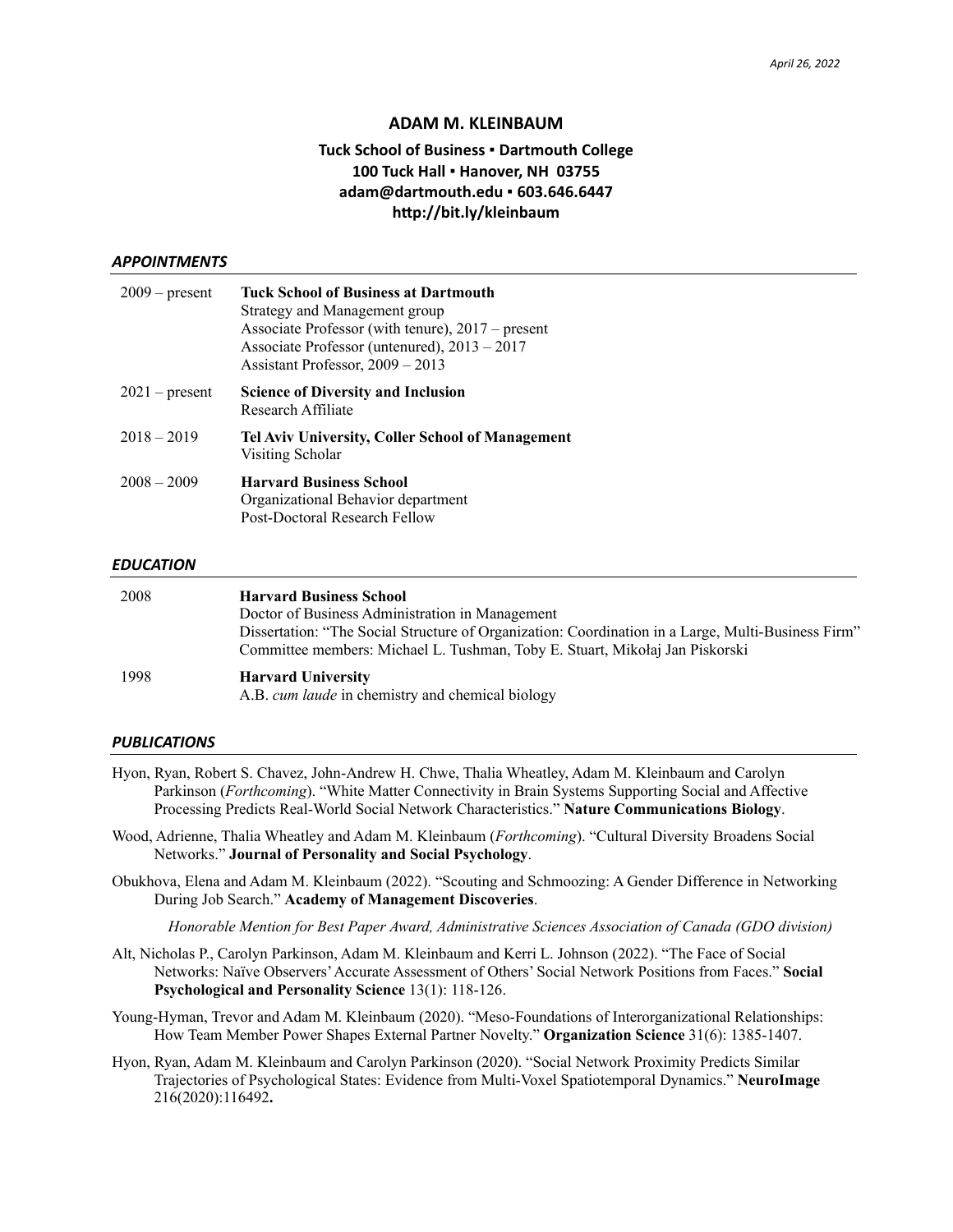- Kovács, Balázs and Adam M. Kleinbaum (2020). "Language-Style Similarity and Social Networks." **Psychological Science** 32(2): 202-213.
- Smith, Edward Bishop, Raina Brands, Matthew Brashears and Adam M. Kleinbaum (2020). "Cognition and Networks." **Annual Review of Sociology**.
- Parkinson, Carolyn, Thalia Wheatley and Adam M. Kleinbaum (2020). "The Neuroscience of Social Networks." **Oxford Handbook of Social Networks**, edited by James Moody and Ryan Light. Oxford University Press.
- Parkinson, Carolyn, Adam M. Kleinbaum and Thalia Wheatley (2018). "Similar Neural Responses Predict Friendship." **Nature Communications** 9(1):332.

*Recognized as #3 on Nature Communications[' most read Life and Biological Sciences papers](https://www.nature.com/collections/iggbijbbbb) of 2018*

- Kleinbaum, Adam M. (2018). "Reorganization and Tie Decay Choices." **Management Science** 64(5): 2219-2237.
- Parkinson, Carolyn, Adam M. Kleinbaum and Thalia Wheatley (2017). "Spontaneous Neural Encoding of Social Network Position." **Nature Human Behaviour** 1(5):72

*Featured cover article; winner of Social and Affective Neuroscience Society's Innovation Award*

- Kleinbaum, Adam M., Alexander H. Jordan and Pino Audia (2015). "An Alter-Centric Perspective on the Origins of Brokerage in Social Networks: How Perceived Empathy Moderates the Self-Monitoring Effect." **Organization Science** 26(4): 1226-1242.
- Feiler, Daniel C. and Adam M. Kleinbaum (2015). "Popularity, Similarity, and the Network Extraversion Bias." **Psychological Science** 26(5): 593-603*.*
- Kleinbaum, Adam M. and Toby E. Stuart (2014). "Network Responsiveness: The Social Structural Microfoundations of Dynamic Capabilities." **Academy of Management Perspectives** 28(4):353-367.

Reprinted in *The Oxford Handbook of Dynamic Capabilities* (2015)*,* edited by David J. Teece and Sohvi Leih. New York: Oxford University Press.

- Kleinbaum, Adam M. and Toby E. Stuart (2014). "Inside the Black Box of the Corporate Staff: Social Networks and the Implementation of Corporate Strategy." **Strategic Management Journal** 35(1): 24-47.
- Kleinbaum, Adam M., Toby E. Stuart and Michael L. Tushman (2013). "Discretion Within Constraint: Homophily and Structure in a Formal Organization." **Organization Science** 24(5): 1316-1336.
- "Teams and Networks in Entrepreneurship" with Martin Ruef and Phillip H. Kim. Part of the Kauffman Foundation's **State of the Field** initiative [\(www.stateofthefield.org\)](http://www.stateofthefield.org/).
- Xu, Ye, Dan Rockmore and Adam M. Kleinbaum (2013). "Hyperlink Prediction in Hypernetworks Using Latent Social Features." **Proceedings of the 16th International Conference on Discovery Science**. *(Note: Refereed conference proceedings are the usual terminal publication outlet in computer science.)*
- Kleinbaum, Adam M. (2012). "Organizational Misfits and the Origins of Brokerage in Intrafirm Networks." **Administrative Science Quarterly** 57: 407-452.

*Winner of the 2018 ASQ Award for Scholarly Contribution for impact over the 5 years since publication.*

- Quintane, Eric and Adam M. Kleinbaum (2011). "Matter Over Mind? E-mail Data and the Measurement of Social Networks." **Connections** 31(1): 22-46.
- Kleinbaum, Adam M. (2011). "Interdependent Innovation" in **World Encyclopedia of Entrepreneurship**, edited by Léo-Paul Dana. Northampton: Edward Elgar Publishing, p. 259-260.
- Kleinbaum, Adam M. and Michael L. Tushman (2008). "Managing Corporate Social Networks." **Harvard Business Review** 86(7-8): 26-27.
- Tushman, Michael L., Charles A. O'Reilly, Amy Fenollosa, Adam M. Kleinbaum and Dan McGrath (2007). "Towards Relevance and Rigor: Executive Education as a Lever in Shaping Practice and Research." **Academy of Management Learning & Education** 6(3): 345-362.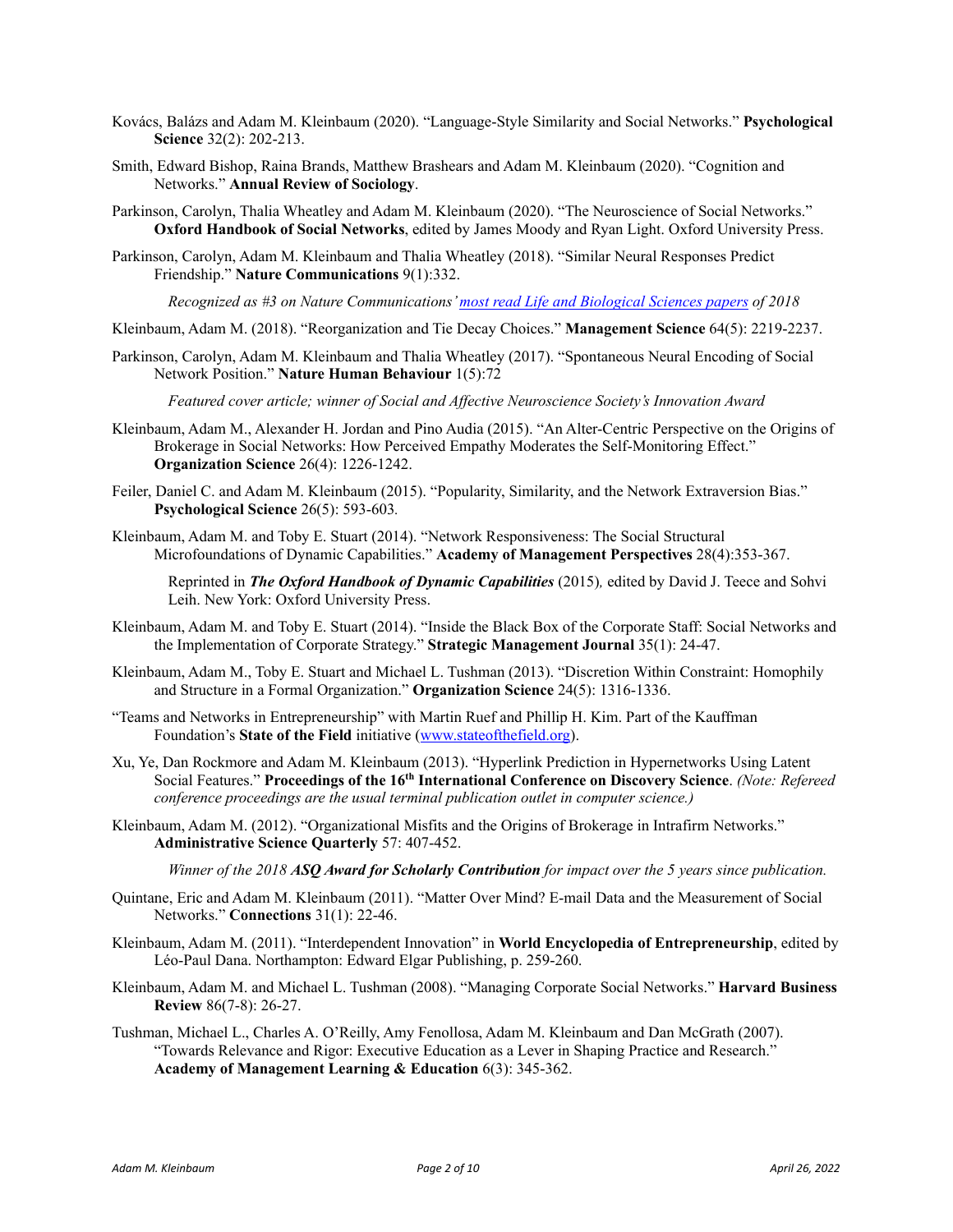Kleinbaum, Adam M. and Michael L. Tushman (2007). "Building Bridges: The Social Structure of Interdependent Innovation." **Strategic Entrepreneurship Journal** 1(1): 103-122.

#### *WORKING PAPERS*

- "Left but Not Forgotten: Gender Differences in Networks and Performance Following Mobility" with Evelyn Zhang and Brandy Aven.
- "On Agency and its Limits: The Asymmetric Effects of Offsites on Network Tie Formation" with Madeline King Kneeland.
- "How Consensus-Building Conversation Changes Our Minds and Aligns Our Brains" with Beau Sievers, Christopher Welker, Uri Hasson and Thalia Wheatley.
- "Making the Connection: Brokerage Disposition and the Structure of Expressive Networks" with Hillary Anger Elfenbein and Daisung Jang.

"Network Centrality Biases Perceptions of Descriptive Social Norms" with Daniel C. Feiler and Jennifer Dannals.

### *WORK IN PROGRESS*

"How People Mix at Mixers" with Adrienne Wood and Thalia Wheatley.

- "Network Nudges and Social Re-Integration Following COVID" with Jennifer Dannals and Jenna Wertsching.
- "Pandemic Effects on Organizational Networks" with Balázs Kovács.

"Cross-Cultural Experience and Network Brokerage" with Eva Lin, Adrienne Wood, and Raina Brands.

- "Social Network Centrality Modulates Social Attention" with Carolyn Parkinson, Bridget Lynn and Thalia Wheatley.
- "So You Want To Advance DEI?" with Stacy Blake-Beard, Laura Morgan Roberts, Melissa Thomas-Hunt and Michael L. Tushman.

"An Evidence-Based Index of Organizational Diversity, Equity and Inclusion" with SODI.

#### *HONORS AND AWARDS*

| 2018             | ASQ Award for Scholarly Contribution for "Organizational Misfits and the Origins of<br>Brokerage in Intrafirm Networks," judged the most impactful paper published in ASQ in 2012.                              |
|------------------|-----------------------------------------------------------------------------------------------------------------------------------------------------------------------------------------------------------------|
| 2018             | <b>Innovation Award, Social &amp; Affective Neuroscience Society for "Spontaneous Neural Encoding</b><br>of Social Network Position."                                                                           |
| 2018             | Honorable Mention for Best Paper Award, Administrative Sciences Association of Canada<br>(Gender and Diversity in Organizations Division) for "Scouting for Good Jobs: Gender and<br>Networking in Job Search." |
| $2017$ – present | Top 10% of Authors, Social Science Research Network (by all-time downloads and by total new<br>downloads over the preceding 12 months)                                                                          |
| 2016             | "Best 40 Under 40" Business School Professors, Poets & Quants                                                                                                                                                   |
| $2015 - 2016$    | <b>Daniel T. Revers Faculty Fellowship, Tuck School of Business at Dartmouth</b>                                                                                                                                |
| 2015             | Best Symposium, finalist. Academy of Management, OMT Division: "Forgetting: Structural and<br>Competitive Implications for Organizational Performance"                                                          |
| 2015             | Best Poster Award, Social and Affective Neuroscience Society annual conference: "Spontaneous<br>Neural Encoding of Social Network Position"                                                                     |
| 2014             | Best Symposium, finalist. Academy of Management, OMT Division: "Dynamics of Brokerage"                                                                                                                          |
| $2013 - 2014$    | Paul F. Raether Fellowship for Associate Professors, Tuck School of Business at Dartmouth                                                                                                                       |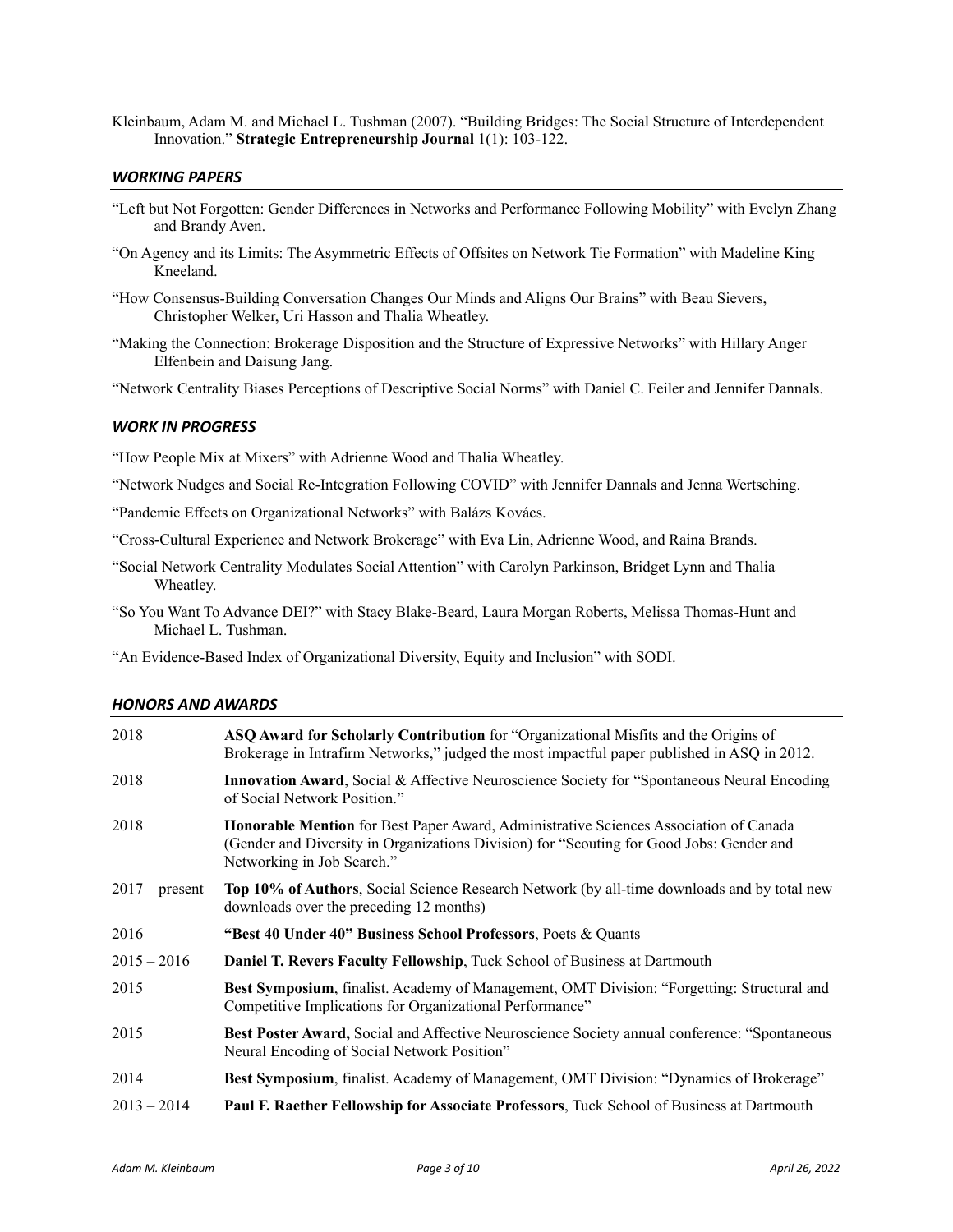| 2008          | Wyss Award for Excellence in Doctoral Research, Harvard Business School          |
|---------------|----------------------------------------------------------------------------------|
| 2008          | Above and Beyond the Call of Duty Award, Academy of Management, OMT Division     |
| 2007          | <b>Kauffman Dissertation Fellowship, Ewing Marion Kauffman Foundation</b>        |
| 2006          | Stephan Schrader Best Paper Award, finalist. Academy of Management, TIM Division |
| 2006          | <b>Best Student Paper Award, finalist. Academy of Management, TIM Division</b>   |
| $1994 - 1998$ | Harvard College Scholarship for academic distinction                             |

### *SOFTWARE*

clus\_nway.ado (2013), a Stata implementation of Cameron, Gelbach and Miller's (2011) multiway clustering algorithm. Works to cluster the standard errors by arbitrarily many variables using any of Stata's native estimation commands. Developed with Paul Wolfson. Available at [http://bit.ly/clus\\_nway.](http://bit.ly/clus_nway)

### *RESEARCH FUNDING*

| $2019 - 2021$ | Co-Principal Investigator (with Thalia Wheatley) on a Dartmouth CompX Faculty Grant. \$40,000 |  |
|---------------|-----------------------------------------------------------------------------------------------|--|
| $2015 - 2017$ | Co-Principal Investigator (with Thalia Wheatley) on a Dartmouth Seed Funding grant. \$191,198 |  |

## *INVITED PRESENTATIONS (MOST RECENT FIVE YEARS)*

| 2022-23 | University of Exeter Centre for Social Networks Distinguished Scholar series  | Exeter, UK       |
|---------|-------------------------------------------------------------------------------|------------------|
| 2021-22 | University of Amsterdam, Amsterdam Business School                            | Online           |
|         | University of Massachusetts - Amherst, Isenberg School of Management          | Amherst, MA      |
|         | Alabama State University, College of Business Administration                  | Online           |
| 2020-21 | Yale University, Computational Social Science Seminar Series                  | Online           |
|         | Brigham & Women's Hospital, Center for Healthcare Delivery Science            | Online           |
|         | ETH Zurich, Technology and Innovation Management Seminar                      | Online           |
|         | Rice University, Jones Graduate School of Business                            | Online           |
|         | University of California, Irvine, Paul Merage School of Business              | Online           |
|         | Bocconi University, Department of Management & Technology                     | Online           |
| 2019-20 | <b>INSEAD</b>                                                                 | Online           |
|         | Harvard Business School, Organizational Behavior unit                         | Cambridge, MA    |
|         | Massachusetts Institute of Technology, Economic Sociology Seminar             | Cambridge, MA    |
|         | University of Michigan, Interdisciplinary Committee on Organizational Studies | Ann Arbor, MI    |
|         | Carnegie Mellon University, Tepper School of Business                         | Pittsburgh, PA   |
| 2018-19 | University College London, School of Management                               | London, UK       |
|         | Tel Aviv University, Coller School of Management                              | Tel Aviv, Israel |
|         | Washington University, Olin School of Business                                | St. Louis, MO    |
|         | Kibbutzim College of Education, Technology and Arts                           | Tel Aviv, Israel |
| 2017-18 | Massachusetts Institute of Technology, Sloan School of Management             | Cambridge, MA    |
|         | Northwestern Institute for Complex Organizations                              | Evanston, IL     |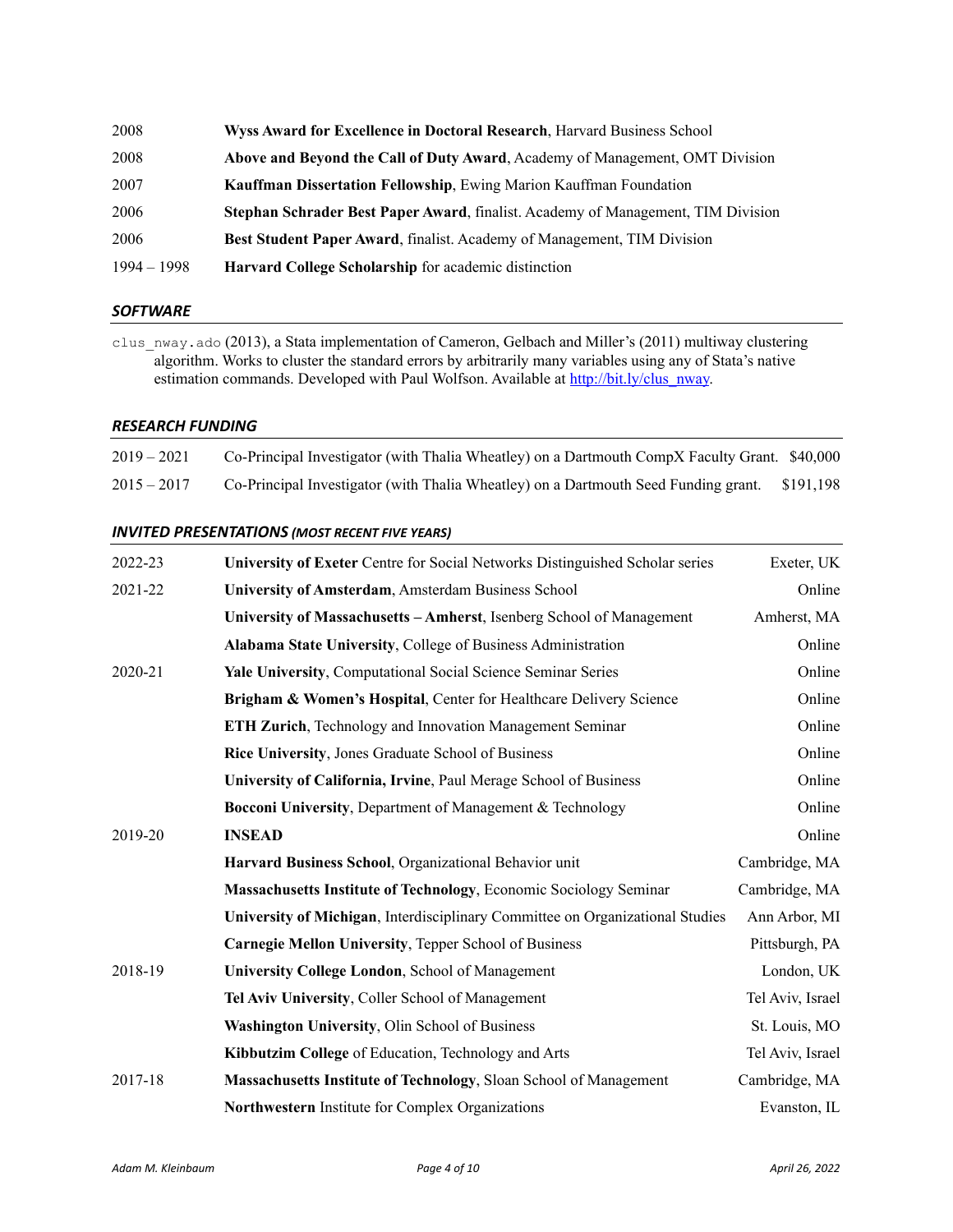| Dartmouth Interdisciplinary Network Research Group | Hanover, NH   |
|----------------------------------------------------|---------------|
| <b>Yale University, School of Management</b>       | New Haven, CT |

# *CONFERENCE PRESENTATIONS (MOST RECENT FIVE YEARS)*

| Aug. 2022 | <b>Academy of Management Annual Meeting</b><br>Seattle, WA<br>Presenter: "Relationship and Network Shocks" symposium<br>Discussant: "Narrated Networks: Integrating Network Structure and Content" symposium<br>$\bullet$                                                                                                                                                         |  |
|-----------|-----------------------------------------------------------------------------------------------------------------------------------------------------------------------------------------------------------------------------------------------------------------------------------------------------------------------------------------------------------------------------------|--|
| Apr. 2022 | Tuck Conference on Dreaming, Designing and Building DE&I Spaces<br>Online<br><b>Invited Speaker</b>                                                                                                                                                                                                                                                                               |  |
| Jan. 2022 | Online<br><b>AOM Strategy Division Research Symposium</b><br>Invited Panelist: "Cooperative Strategies and Organizational Structure"                                                                                                                                                                                                                                              |  |
| Nov. 2021 | <b>INSEAD Network Evolution Conference</b><br>Online<br>Co-author: "On Agency and its Limits: The Asymmetric Effects of Offsites on Tie Formation"                                                                                                                                                                                                                                |  |
| Oct. 2021 | <b>Society for Experimental Social Psychology</b><br>Santa Barbara, CA<br>Symposium: "Social Network Perspectives on Equality, Diversity, and Inclusion"<br>Withdrawn due to COVID travel complications<br>$\bullet$                                                                                                                                                              |  |
| Sep. 2021 | Online<br><b>Strategic Management Society Annual Meeting</b><br>Panelist: "The New Frontier of Cooperative Strategies: Strategic Alliances meet<br>Organizational Structure"                                                                                                                                                                                                      |  |
| Aug. 2021 | Online<br><b>Academy of Management Annual Meeting</b><br>Presenter: "Multicultural Experience and Social Dynamics" synchronous live symposium<br>Co-author: "Makers and Breakers: An Examination of Social Norm Emergence and Deviance<br>$\bullet$<br>in Organizations" live symposium<br>Discussant: "Minorities and Networks" live symposium<br>$\bullet$                      |  |
| Feb. 2021 | Online<br>#BlackLivesMatter in the Academy: An Anti-Bias Lens on OB Research<br>Panelist representing AOM Annals in this online workshop by AOM's OB division<br>$\bullet$                                                                                                                                                                                                        |  |
| Aug. 2020 | Online<br><b>Academy of Management Annual Meeting</b><br>Discussant: "On Network Agency" symposium<br>Presenter: "Substance and Externalities of Network Broker Behavior" symposium<br>$\bullet$<br>Panelist: Junior Faculty Consortium, OMT Division<br>٠                                                                                                                        |  |
| Sep. 2019 | <b>Wharton People in Organizations Conference</b><br>Philadelphia, PA<br>Co-author: "On Agency and its Limits: The Asymmetric Effects of Offsites on Tie Formation"<br>$\bullet$                                                                                                                                                                                                  |  |
| Aug. 2019 | <b>Academy of Management Annual Meeting</b><br><b>Boston, MA</b><br>Panelist: "Network Effectiveness" panel symposium<br>Co-author: "Looking Through Fun House Mirrors: Perceptions of Self and Other" symposium<br>Discussant: "Peers and Social Influence in Organizations" symposium<br>Co-organizer & Presenter: "Teaching Social Networks" Professional Development Workshop |  |
| Oct. 2018 | Northwestern ANN/SONIC/NICO Workshop: Brain Science & Social Networks Evanston, IL<br>Presenter: "Linguistic Homophily: Language Style Similarity and Friendship Networks"                                                                                                                                                                                                        |  |
| Oct. 2018 | <b>INSEAD Network Evolution Conference</b><br>Fontainebleau, France<br>Invited discussant                                                                                                                                                                                                                                                                                         |  |
| Sep. 2018 | <b>Wharton People in Organizations Conference</b><br>Philadelphia, PA<br>Co-author: "Exploring Gender Difference in Network Responsiveness to Intra-organizational<br>Mobility"                                                                                                                                                                                                   |  |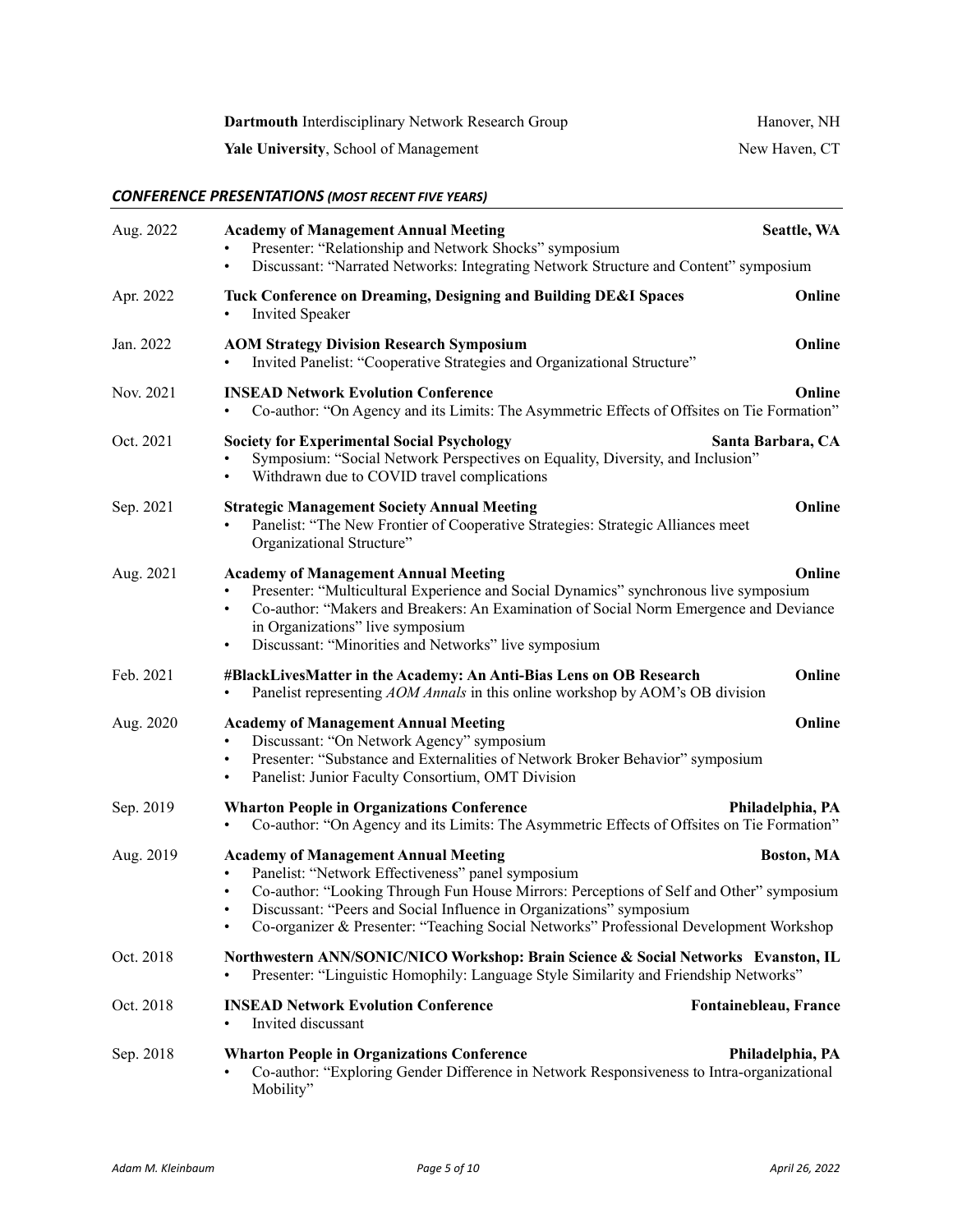| Aug. 2018 | <b>Academy of Management Annual Meeting</b><br>Chicago, IL<br>Invited Panelist: "Behavioral Strategy" Professional Development Workshop<br>Invited Panelist: "Organization Design" Professional Development Workshop<br>$\bullet$<br>Invited Presenter: "Cognitive Underpinnings of Social Networks" symposium<br>$\bullet$<br>Invited Panelist: Strategic Management division Junior Faculty Consortium<br>$\bullet$<br>Co-organizer: "Teaching Social Networks" Professional Development Workshop<br>٠<br>Co-organizer: "Network Evolution" symposium<br>٠ |  |
|-----------|--------------------------------------------------------------------------------------------------------------------------------------------------------------------------------------------------------------------------------------------------------------------------------------------------------------------------------------------------------------------------------------------------------------------------------------------------------------------------------------------------------------------------------------------------------------|--|
| Oct. 2017 | <b>Strategic Management Society Annual Meeting</b><br>Houston, TX<br>Invited Panelist: "Behavioral Strategy and Network Science" (in Behavioral Strategy PDW)                                                                                                                                                                                                                                                                                                                                                                                                |  |
| Oct. 2017 | <b>Economic Sociology Conference</b><br>Washington, DC<br>Co-author: "Constrained by the Powerful: Interdependent Groups and the Choice to Explore<br>or Exploit"                                                                                                                                                                                                                                                                                                                                                                                            |  |
| Aug. 2017 | <b>American Sociological Association Annual Meeting</b><br>Montreal, Quebec, Canada<br>Co-author: "Gender and Network Mobilization in the Search for Managerial Work"                                                                                                                                                                                                                                                                                                                                                                                        |  |
| Aug. 2017 | <b>Academy of Management Annual Meeting</b><br>Atlanta, GA<br>Showcase symposium: "Networks at the Interface: A Synthesis of the Field and an Agenda for<br>Future Research"<br>Showcase symposium: "Linking Formal Organization and Informal Structure"<br>$\bullet$<br>Showcase symposium: "Homophily in Organizations"<br>$\bullet$<br>Invited faculty participant, OMT Division Doctoral Consortium<br>$\bullet$<br>Co-organizer, "Teaching Social Networks" Professional Development Workshop                                                           |  |
| June 2017 | <b>INSNA Sunbelt Conference</b><br>Beijing, China<br>Co-author: "Gender and Network Mobilization in the Search for Managerial Work"                                                                                                                                                                                                                                                                                                                                                                                                                          |  |

## *COURSE MATERIALS*

"Diversity, Equity and Inclusion at the Federal Reserve Bank of San Francisco" (2022). Tuck Case (with Andrew Hazel, Kevin White and Stacy Blake-Beard).

- "Kronos: Moving Up While Moving Remote" (2021). Tuck Case TC1-0187 (with Kendall Smith, Ted Niedermeyer and Kendall Woods).
- "Yorkshire News: Marion Crawford" and "Yorkshire News: Jamie Wordsmith" (2013). Tuck Cases TC1-0156 and TC1-0157 (with Anne Givens).

"ProdCo and the Magus Networker Problem-Solving Process (A) and (B)" (2011). Tuck Cases 1-0139 and 1-0140 (with Sarah Austrin-Willis, William Boziuk and J.R. Maxwell).

"BT Plc: The Broadband Revolution (A) and (B)" (2006). Harvard Business School Cases 407-001 and 407-002 (with Michael Tushman and David Kiron).

## *TEACHING*

| $2019$ – present | <b>Managing Organizations (MBA core)</b><br>Core course in leadership and macro-organizational behavior; required of all Tuck students.<br>As part of a Tuck Curriculum Review in 2019, this course was designed from the ground up<br>to incorporate elements of the older core courses in macro OB and personal leadership.<br>Migrated on short notice to virtual course format in Spring 2020 due to COVID-19.<br>$\bullet$<br>Updated for Spring 2021, together with Stacy Blake-Beard, to incorporat diversity, equity and<br>$\bullet$<br>inclusion as an integral part of the course framework. |
|------------------|---------------------------------------------------------------------------------------------------------------------------------------------------------------------------------------------------------------------------------------------------------------------------------------------------------------------------------------------------------------------------------------------------------------------------------------------------------------------------------------------------------------------------------------------------------------------------------------------------------|
| $2010$ – present | Social Networks in Organizations (MBA elective)<br>"Research to Practice Seminar" format offers a PhD-style syllabus to MBA students.<br>$\bullet$                                                                                                                                                                                                                                                                                                                                                                                                                                                      |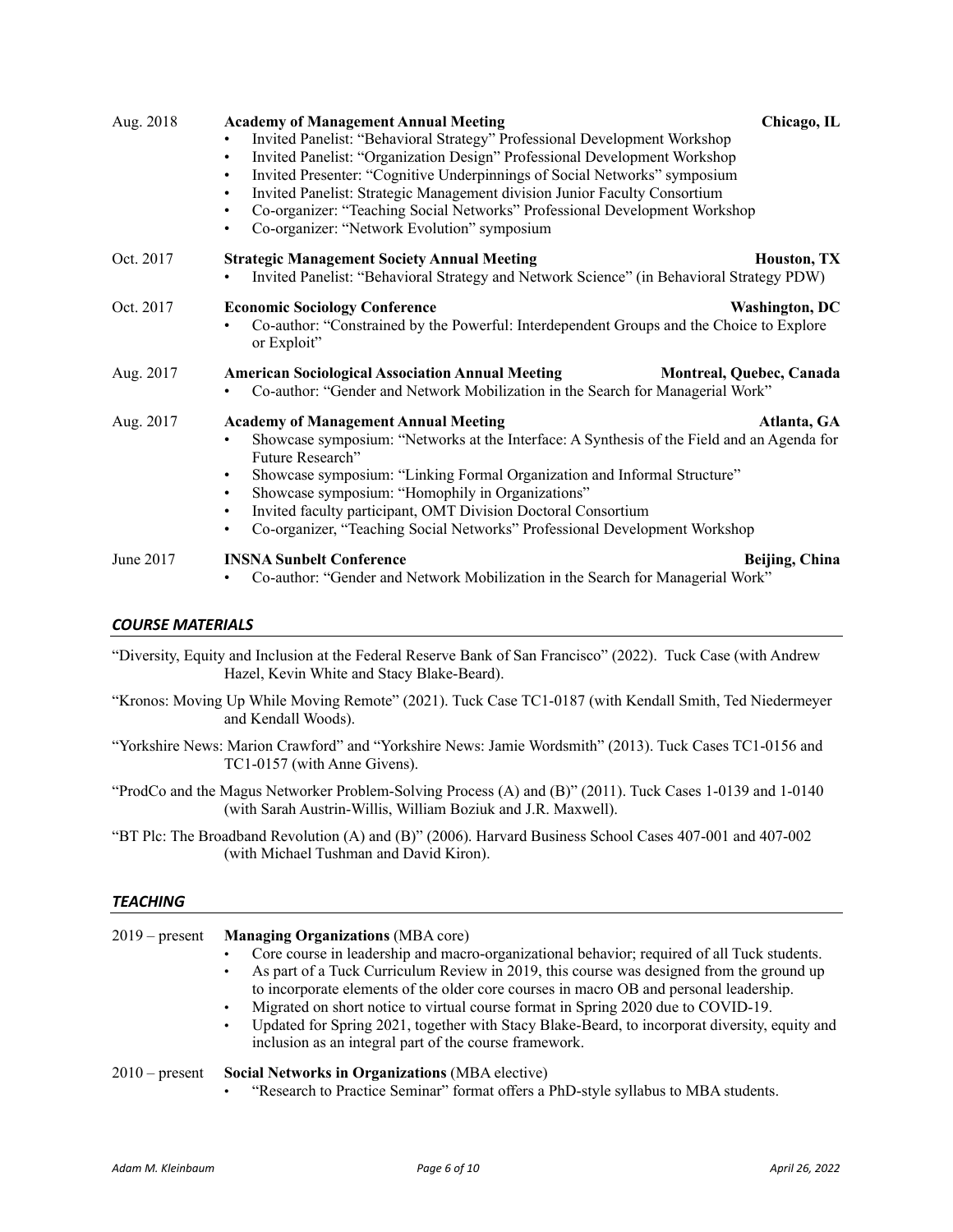|                  | Readings include classic and current papers from scholarly journals in management,<br>psychology, sociology, and network science. Discussion focuses on understanding the<br>research findings and applying them to managerial practice.<br>Average evaluations of 5.83 (instructor) and 5.83 (learning) out of 6 (spring 2020).<br>$\bullet$                                                                                                                                                                                                                                                                                                                                                                                       |  |
|------------------|-------------------------------------------------------------------------------------------------------------------------------------------------------------------------------------------------------------------------------------------------------------------------------------------------------------------------------------------------------------------------------------------------------------------------------------------------------------------------------------------------------------------------------------------------------------------------------------------------------------------------------------------------------------------------------------------------------------------------------------|--|
| $2021$ – present | <b>Organizational Behavior (MEM core)</b><br>Core course in leadership and organizational behavior; required of all students in the Thayer<br>School of Engineering's Masters in Engineering Management (MEM) program.<br>Created the course from scratch in response to a Thayer School curriculum re-design.<br>$\bullet$                                                                                                                                                                                                                                                                                                                                                                                                         |  |
| $2021$ – present | Freedom Riders: Unpacking Systemic Racism for Leadership in a Diverse World<br>Co-led (with Ella Bell) a travel course to Washington, DC and Montgomery, Alabama.<br>Explored the history and present reality of systemic racism in the United States and the role<br>$\bullet$<br>and responsibility of business leaders to promote racial justice in a diverse world.                                                                                                                                                                                                                                                                                                                                                             |  |
| $2013$ – present | Technology & Entrepreneurship in Israel: A Global Insight Expedition (MBA elective)<br>Led MBA students on spring break trip to Israel to learn about cultural diversity in general<br>$\bullet$<br>and Israel's unique business environment in particular.<br>Focus on technology, innovation, and entrepreneurship; included visits to entrepreneurial<br>$\bullet$<br>companies in the technology sector, VCs, and multinational corporate R&D labs.<br>Perfect evaluations of 6 (instructor) and 6 (course content) out of 6 (spring 2019).<br>$\bullet$                                                                                                                                                                        |  |
| $2013$ – present | <b>Tuck Executive Education</b> (various programs)<br>Half-day module on Leaders as Organizational Architects offered in various open-enrollment<br>and custom programs.<br>Evaluations (2015): Presentation: 5.0, Content: 5.0; Design/Delivery: 4.8, New Ways of<br>$\bullet$<br>Thinking: 4.7, New Ideas: 4.7, all out of 5.                                                                                                                                                                                                                                                                                                                                                                                                     |  |
| $2009$ – present | Tuck Bridge (Undergraduates)<br>Half-day introduction to organizational behavior as part of this three-week "mini-MBA<br>program" for liberal arts undergraduates.<br>Overall effectiveness evaluation of 4.59 out of 5 (January, 2022, compared to mean of 4.40).                                                                                                                                                                                                                                                                                                                                                                                                                                                                  |  |
| $2009$ – present | <b>Ethics in Action (MBAs)</b><br>Guest instructor in an integrative ethics course. Average evaluation of 1.94 out of 2.                                                                                                                                                                                                                                                                                                                                                                                                                                                                                                                                                                                                            |  |
| 2020             | TuckLAB (Undergraduates)<br>Single session on teamwork, culture, and social capital in startups as part of this experimental<br>$\bullet$<br>entrepreneurship-focused "Liberal Arts and Business" program.                                                                                                                                                                                                                                                                                                                                                                                                                                                                                                                          |  |
| $2017 - 2019$    | <b>Personal Leadership (MBAs)</b><br>Core course in leadership and organizational behavior; required of all Tuck students.<br>Overall instructor evaluation of 5.03 out of 6 (Spring 2019; compared to core average of 4.9).                                                                                                                                                                                                                                                                                                                                                                                                                                                                                                        |  |
| $2009 - 2017$    | <b>Leading Individuals and Teams (MBAs)</b><br>Case-based core course in organizational behavior; required of all Tuck students.<br>Overall instructor evaluation of 5.35 out of 6 (Fall 2017; compared to a core average of 4.9).<br>$\bullet$                                                                                                                                                                                                                                                                                                                                                                                                                                                                                     |  |
| ongoing          | <b>Dissertation, Thesis, and Pre-Doc Advising</b><br>Madeline King Kneeland, New York University, Stern School of Business (PhD 2019; placed<br>in Strategy at Cornell).<br>Evelyn Zhang, Carnegie Mellon University, Tepper School of Business (PhD 2017; placed as<br>$\bullet$<br>post-doc in Organizational Behavior at University of Toronto).<br>Yuemin Li, Dartmouth (MA 2016; placed into Sociology PhD program at SUNY-Albany).<br>$\bullet$<br>Elyse Rich, Tuck School at Dartmouth (MBA 2019; placed into PhD program in Strategy and<br>Entrepreneurship at UNC).<br>Kendall Smith, Tuck School at Dartmouth (MBA 2019; placed into PhD program in<br>$\bullet$<br>Organizational Behaviour at London Business School). |  |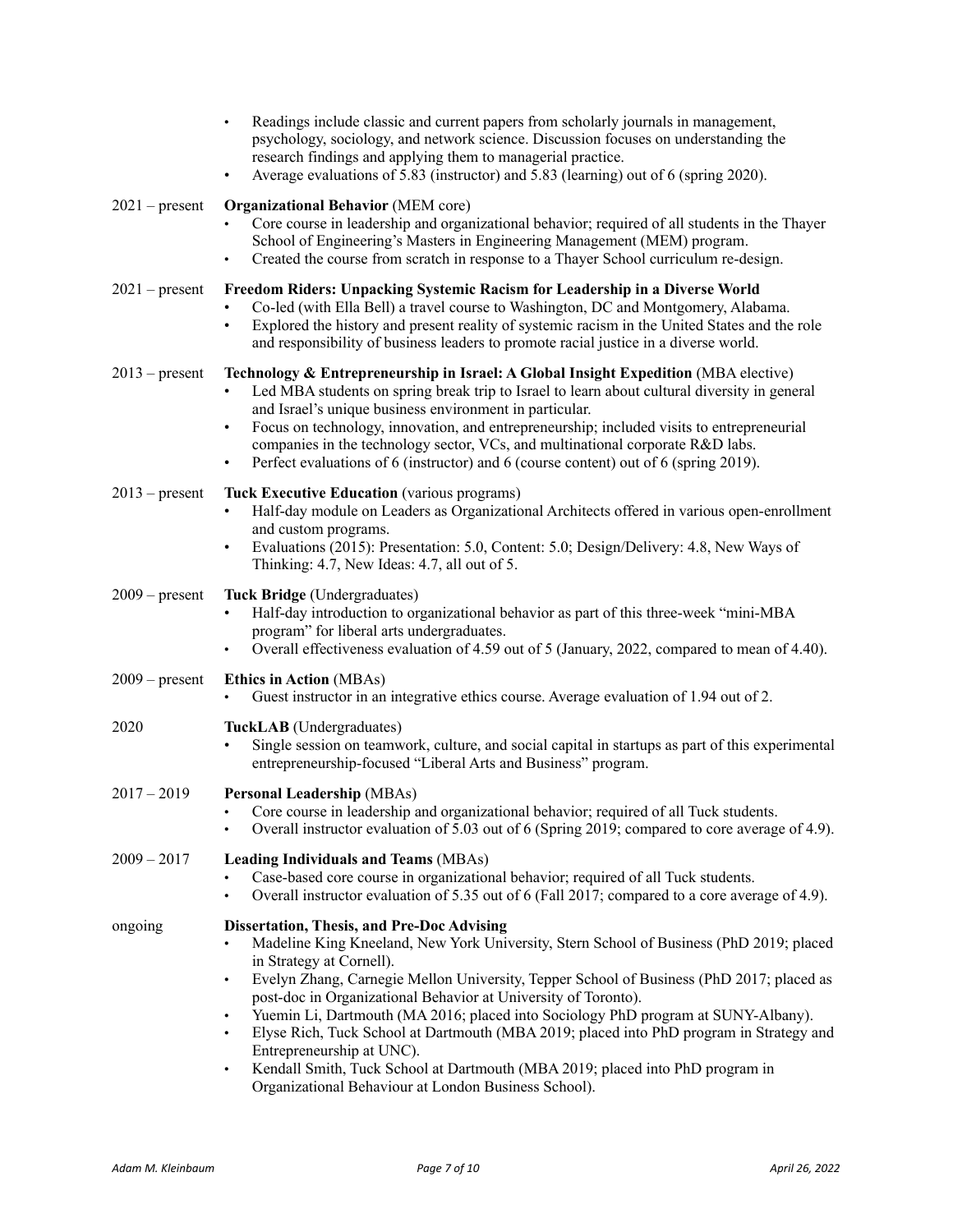# *KEYNOTES AND MANAGERIAL PRESENTATIONS*

| Apr. 2022 | <b>BCG Boston "April Building Connections" Pillar Event</b><br>"Culture in a Post-COVID Workplace"                                                                                                 | Boston, MA      |
|-----------|----------------------------------------------------------------------------------------------------------------------------------------------------------------------------------------------------|-----------------|
| Jan. 2022 | <b>Tuck Advanced Management Program Virtual Seminar</b><br>"Social Networks and the Future of Work Post-COVID"                                                                                     | Online          |
| Oct. 2021 | Dartmouth Alumni Volunteer Officer eXperience (VOX) conference<br>"Echo Chambers, Alumni Groups, and the Neuroscience of Social Networks"                                                          | Online          |
| Sep. 2021 | <b>Ultimate Kronos Group Equity @ Work Council</b><br>"Gender Differences in Networking Behavior"                                                                                                  | Online          |
| Aug. 2021 | Academy of Management Subject Matter Expert media panel<br>"The Workplace's Pandemic Reset"                                                                                                        | Online          |
| Apr. 2020 | Tuck Alumni Lifelong Learning webinar<br>"Echo Chambers and the Neuroscience of Social Networks"                                                                                                   | Hanover, NH     |
| Feb. 2020 | Gartner "Ask The Expert" organization design webinar series<br>"Echo Chambers and the Neuroscience of Social Networks" (overall value rated at 4.3 out<br>of 5, compared to series average of 4.2) | London, UK      |
| Nov. 2019 | <b>YPO Israel Annual Chapter Retreat</b><br>"Leaders as Network Architects"                                                                                                                        | Eilat, Israel   |
| Oct. 2017 | <b>Tuck School of Business Reunion</b><br>"Naked Emperors and the Neuroscience of Social Networks"                                                                                                 | Hanover, NH     |
| Feb. 2017 | <b>SAP Americas Board of Directors meeting</b><br>"Operating in the Complex, Matrixed Enterprise: Collaboration Through Social Networks"                                                           | New York, NY    |
| Jun. 2013 | <b>Bank of Canada</b> (the nation's central bank)<br>"The Social Structure of Organization: Coordination in a Large, Multi-Business Firm"                                                          | Ottawa, Ontario |
| Apr. 2012 | Marketing Science Institute, Annual Trustee Meeting<br>"Communication and Coordination in the Modern, Complex Organization"                                                                        | Boston, MA      |

# *EDITORIAL SERVICE*

| $2018$ – present | <b>Management Science, Associate Editor (Organizations department)</b>                                                                                                                                     |  |  |
|------------------|------------------------------------------------------------------------------------------------------------------------------------------------------------------------------------------------------------|--|--|
| $2019 - 2022$    | <b>Academy of Management Annals, Associate Editor</b><br>Co-chair of Annals Best Article of the Year Award committee, 2022                                                                                 |  |  |
| $2021$ – present | <b>Oxford University Press Social Network Mechanisms</b> book series, Editorial Board member                                                                                                               |  |  |
| $2017$ – present | <b>Organization Science, Editorial Board member</b>                                                                                                                                                        |  |  |
| $2014$ – present | <b>Administrative Science Quarterly, Editorial Board member</b><br>Co-chair of ASQ Award for Scholarly Contribution committee, 2021<br>Member of ASQ Award for Scholarly Contribution committee, 2020<br>٠ |  |  |
| $2013$ – present | <b>Strategic Management Journal, Editorial Review Board member</b>                                                                                                                                         |  |  |
| $2014 - 2018$    | <b>Academy of Management Journal, Editorial Review Board member</b>                                                                                                                                        |  |  |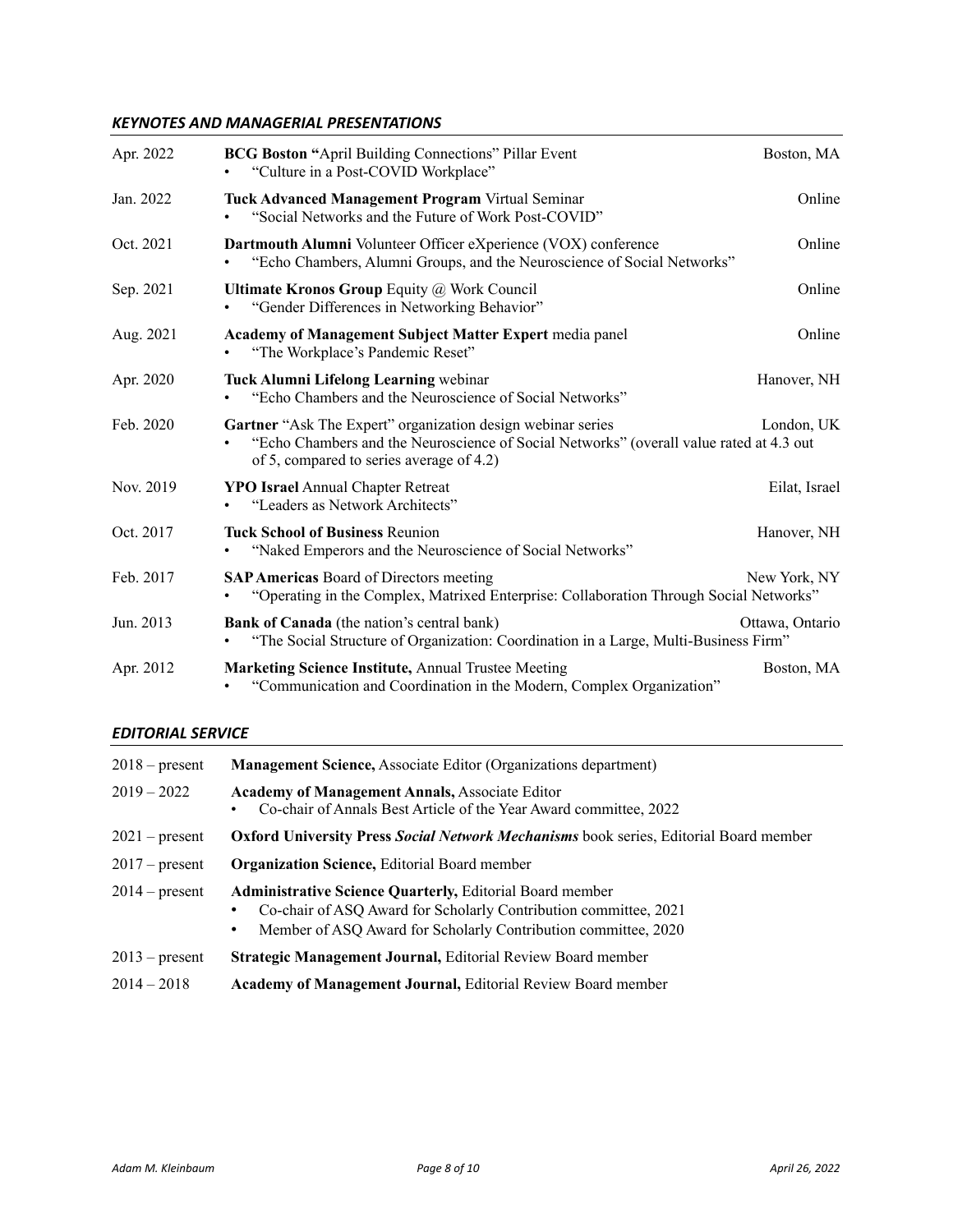### 2006 – present **Ad hoc reviewer** for top journals in related fields:

- Sociology (*American Journal of Sociology, American Sociological Review*)
- Psychology (*Journal of Personality and Social Psychology*)
- Natural sciences (*Proceedings of the National Academy of Sciences, Nature Communications, Scientific Reports, PLOS One*)
- Social sciences (*Social Science Research, Human Relations*)
- Strategy (*Strategy Science, Strategic Entrep Journal, Industrial and Corporate Change*)
- Management practice (*California Management Review*)
- Book publishers (Stanford University Press, University of Toronto-Rotman Press, Routledge Publishing)
- Grant reviews (U.S. National Science Foundation, the Israel Science Foundation, DFF/Independent Research Fund Denmark)

## *UNIVERSITY SERVICE*

| $2021 - 2022$    | Dartmouth College Council on Computing, Chair                                                                                                                                                                                                                                                                                                                                                                                                                |  |  |
|------------------|--------------------------------------------------------------------------------------------------------------------------------------------------------------------------------------------------------------------------------------------------------------------------------------------------------------------------------------------------------------------------------------------------------------------------------------------------------------|--|--|
| $2011 - 2018$    | Dartmouth Interdisciplinary Network Research Group, Co-Founder and Co-Organizer                                                                                                                                                                                                                                                                                                                                                                              |  |  |
| $2018$ – present | Institute for Security, Technology and Society at Dartmouth College, Faculty Affiliate                                                                                                                                                                                                                                                                                                                                                                       |  |  |
| $2013$ – present | Tuck Center for Digital Strategies, Faculty Affiliate                                                                                                                                                                                                                                                                                                                                                                                                        |  |  |
| $2011$ – present | <b>Independent Study Advisor</b> to MBA students. Selected projects include:<br>Applying people and network analytics in organizations (Winter 2022)<br>The role of reflection in MBA education (Spring 2020)<br>Social networking at conferences: theory and app development (Spring 2016)<br>How Chinese managers build and use their social networks (Spring, 2013)<br>Gender differences in network structure and activation (Spring, 2013)<br>$\bullet$ |  |  |
| $2018$ – present | <b>West House, Dartmouth College. Faculty Affiliate</b>                                                                                                                                                                                                                                                                                                                                                                                                      |  |  |
| $2002 - 2008$    | <b>Winthrop House, Harvard University. Career and business advisor to undergraduates</b>                                                                                                                                                                                                                                                                                                                                                                     |  |  |

## *PROFESSIONAL SERVICE*

| 2022          | ASQ Paper Development Workshop: DEI, Social Justice and Social Impact, Mentor        |
|---------------|--------------------------------------------------------------------------------------|
| $2020 - 2022$ | <b>Israel Strategy Conference, Doctoral Consortium Co-Organizer</b>                  |
| $2015 - 2020$ | <b>AOM Teaching Social Networks PDW, Co-Organizer</b>                                |
| $2016 - 2017$ | <b>AOM Organizations &amp; Management Theory division, Research Committee member</b> |
|               | 2015; 2016; 2019 Strategic Management Society Best Paper Prize, Reviewer             |
| 2014; 2017    | <b>International Conference on Social Informatics (SocInfo), Program Committee</b>   |
| 2013, 2017    | <b>INFORMS/Organization Science Dissertation Proposal Competition, Reviewer</b>      |

### *MEMBERSHIP IN PROFESSIONAL ORGANIZATIONS*

| $2021$ – present | <b>Macro Organizational Behavior Society, elected member</b>     |
|------------------|------------------------------------------------------------------|
|                  | $2020$ – present Consortium for Research in Strategy             |
|                  | $2003$ – present Academy of Management                           |
|                  | 2007 – present American Sociological Association                 |
|                  | 2006 – present International Network for Social Network Analysis |